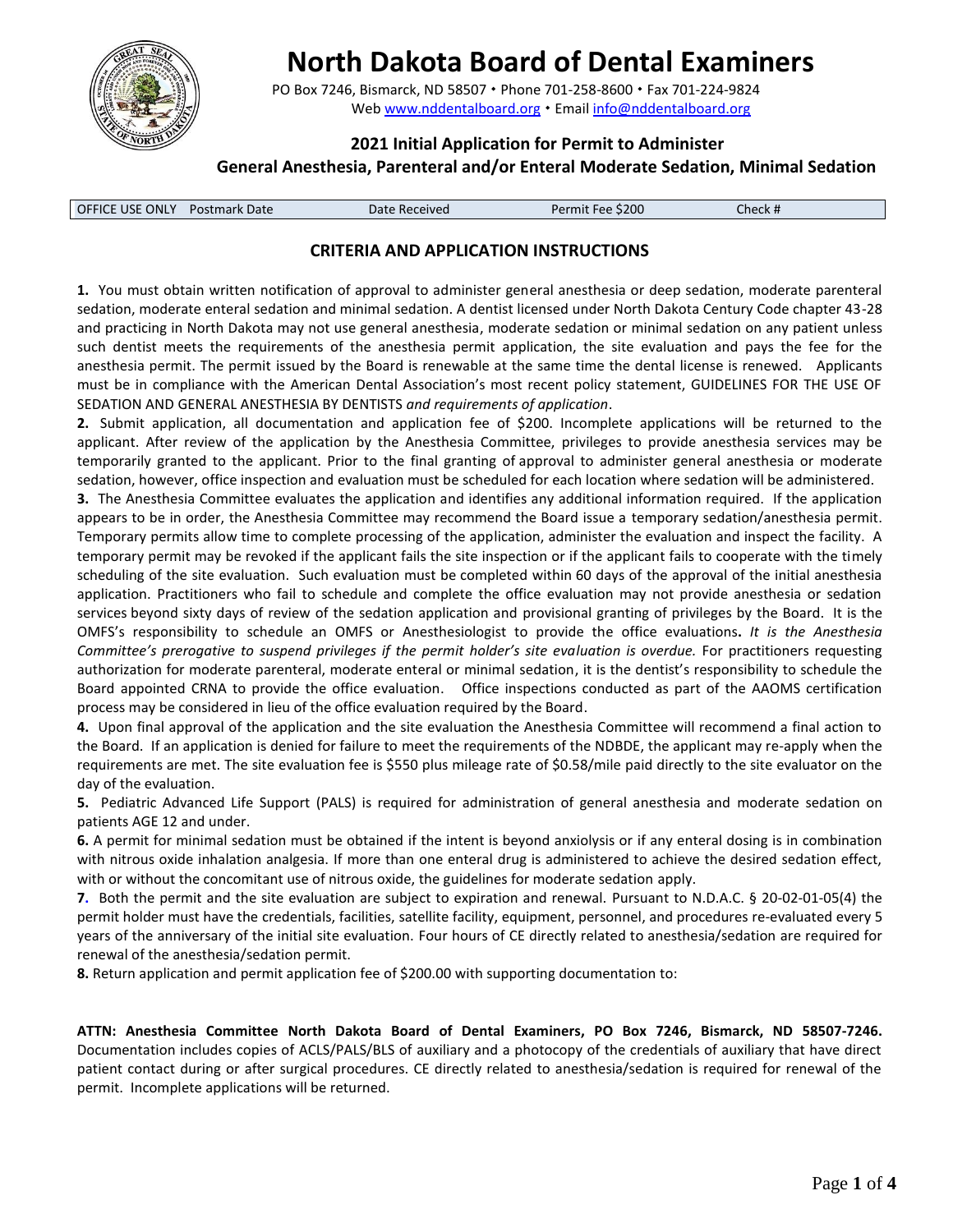# **TYPE OR PRINT LEGIBLY**

| Full Name (First, Middle, Last)                                                                                                                                                                                                                                                                                                                                                                                                                                                                                                                                                                                                                    |               |              |               |            |           |  |
|----------------------------------------------------------------------------------------------------------------------------------------------------------------------------------------------------------------------------------------------------------------------------------------------------------------------------------------------------------------------------------------------------------------------------------------------------------------------------------------------------------------------------------------------------------------------------------------------------------------------------------------------------|---------------|--------------|---------------|------------|-----------|--|
| <b>DEA Number</b>                                                                                                                                                                                                                                                                                                                                                                                                                                                                                                                                                                                                                                  | Date of Birth | Email        |               |            |           |  |
| <b>Office Address</b>                                                                                                                                                                                                                                                                                                                                                                                                                                                                                                                                                                                                                              |               | Office Phone |               | Fax Number |           |  |
| State<br>City                                                                                                                                                                                                                                                                                                                                                                                                                                                                                                                                                                                                                                      |               |              | Zip Code $+4$ |            |           |  |
| Home Address<br>Home Phone                                                                                                                                                                                                                                                                                                                                                                                                                                                                                                                                                                                                                         |               |              |               |            |           |  |
| Zip Code $+4$<br>City<br>State                                                                                                                                                                                                                                                                                                                                                                                                                                                                                                                                                                                                                     |               |              |               |            |           |  |
| ND Dental License Number<br>Specialty                                                                                                                                                                                                                                                                                                                                                                                                                                                                                                                                                                                                              |               |              |               |            |           |  |
| Name of Conscious Sedation Course<br>Date of Completion                                                                                                                                                                                                                                                                                                                                                                                                                                                                                                                                                                                            |               |              |               |            |           |  |
| <b>Accredited Program</b><br>Date of Completion                                                                                                                                                                                                                                                                                                                                                                                                                                                                                                                                                                                                    |               |              |               |            |           |  |
| explanation; a copy of the formal complaint/pleadings; the answer to the complaint for malpractice issues; a copy of the final<br>outcome(s) and/or a report of status if judgment is pending; proof of compliance if under criminal probation;<br>and<br>For each "yes" response to question 4, 5, 6, 7, 8 or 9 include a personally written explanation. For question 5 or 6 provide<br>dates of onset, description of treatment; name and address of treating physician; and your description of the current status of<br>your condition. The Board will require evidence that any recommendations from counselors or physicians have been met. |               |              |               |            |           |  |
| 1. Have you ever had any criminal conviction, deferred judgment or plea of nolo contendere issued against<br>you or is there any criminal charge now pending against including any judgments, charges related to<br>sales, distribution, possession, manufacture, or dispensation of any controlled substance.                                                                                                                                                                                                                                                                                                                                     |               |              |               | <b>YES</b> | NO.       |  |
| 2. Have you ever had any malpractice judgment, malpractice settlement, or governmental/private agency<br>disciplinary order issued against you or is there any complaint, malpractice claim, or disciplinary action<br>now pending against you?                                                                                                                                                                                                                                                                                                                                                                                                    |               |              | <b>YES</b>    | NO.        |           |  |
| 3. Do you have any criminal charges pending against you?                                                                                                                                                                                                                                                                                                                                                                                                                                                                                                                                                                                           |               |              |               | <b>YES</b> | <b>NO</b> |  |
| 4. Has your license to practice dentistry ever been suspended, revoked or otherwise disciplined in any<br>state or territory of the United States, or in any foreign country, related to an anesthesia/analgesia<br>incident?                                                                                                                                                                                                                                                                                                                                                                                                                      |               |              |               | <b>YES</b> | <b>NO</b> |  |
| 5. Are you presently engaged in or have you in the last four years been engaged in the excessive use,<br>abuse, addiction to or dependency upon any controlled substance, habit-forming substance or alcohol?                                                                                                                                                                                                                                                                                                                                                                                                                                      |               |              |               | <b>YES</b> | <b>NO</b> |  |
| 6. Do you now have, or in the past four (4) years have you had a physical or mental condition, which might<br>affect your ability to practice dentistry?                                                                                                                                                                                                                                                                                                                                                                                                                                                                                           |               |              |               | YES        | <b>NO</b> |  |
| 7. Has any action ever been taken against hospital or clinical privileges such as a suspension, revocation or<br>any other action?                                                                                                                                                                                                                                                                                                                                                                                                                                                                                                                 |               |              | YES           | <b>NO</b>  |           |  |
| 8. Are there any other facts concerning your background history, experience, or activities which may have<br>a bearing on your fitness to practice dentistry? If YES provide written explanation.                                                                                                                                                                                                                                                                                                                                                                                                                                                  |               |              | <b>YES</b>    | <b>NO</b>  |           |  |
| 9. Have you ever had any patient mortality or other incident that resulted in the temporary or<br>permanent physical or mental injury requiring hospitalization of the patient during, or as a result of<br>your use of antianxiety premedication, nitrous oxide inhalation analgesia, minimal, moderate sedation,<br>deep sedation, or general anesthesia? If YES provide written explanation and supporting documents.                                                                                                                                                                                                                           |               |              | <b>YES</b>    | <b>NO</b>  |           |  |
| 10. Do you utilize anesthesia / sedation on children ages 12 and under?                                                                                                                                                                                                                                                                                                                                                                                                                                                                                                                                                                            |               |              | <b>YES</b>    | ΝO         |           |  |
| 11. Is your practice limited to an ADA recognized specialty?<br>Specialty:                                                                                                                                                                                                                                                                                                                                                                                                                                                                                                                                                                         |               |              | <b>YES</b>    | ΝO         |           |  |
| 12. Do you have a number from the Drug Enforcement Agency? DEA Number:                                                                                                                                                                                                                                                                                                                                                                                                                                                                                                                                                                             |               |              |               | YES        | ΝO        |  |
| 13. Has your DEA number ever been revoked or suspended?<br>If YES provide written explanation.                                                                                                                                                                                                                                                                                                                                                                                                                                                                                                                                                     |               |              | <b>YES</b>    | <b>NO</b>  |           |  |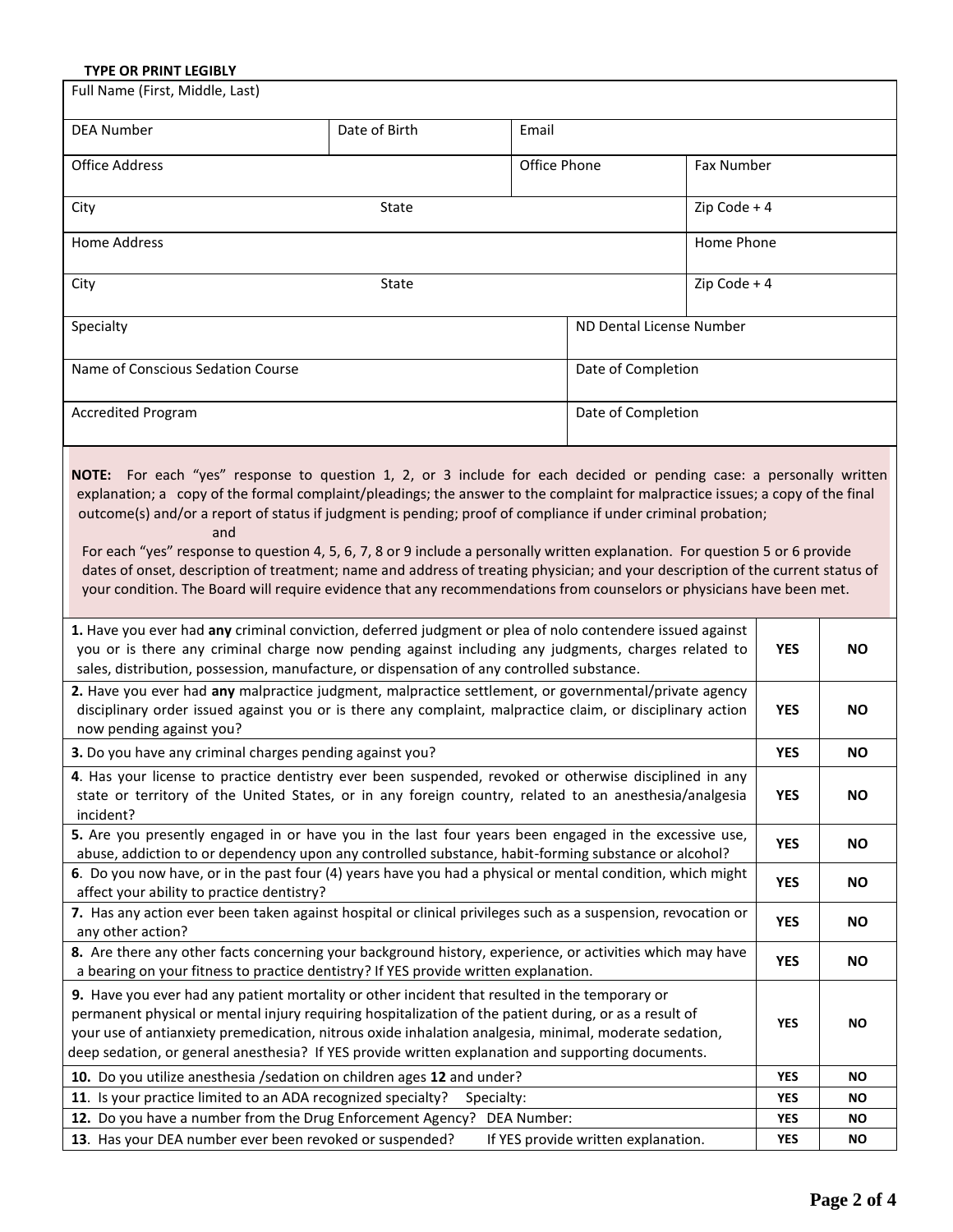## **GENERAL ANESTHESIA/DEEP SEDATION (A)**

#### SUBMIT DOCUMENTATION FOR THE FOLLOWING EDUCATIONAL REQUIREMENTS:

 Successful completion of a post-doctoral training program accredited by the ADA Commission on Dental Accreditation that affords comprehensive and appropriate training necessary to administer and manage general anesthesia and deep sedation commensurate with the American Dental Association's most recent **GUIDELINES FOR TEACHING PAIN CONTROL AND SEDATION TO DENTISTS AND DENTAL STUDENTS.**

 **AND**

A current certification in BLS for Healthcare Providers and ACLS

## **MODERATE PARENTERAL SEDATION (B)**

- SUBMIT DOCUMENTATION FOR THE FOLLOWING EDUCATIONAL REQUIREMENTS:
	- A comprehensive training program in **moderate parenteral sedation** that satisfies the requirements as prescribed in the American Dental Association's most recent **GUIDELINES FOR TEACHING PAIN CONTROL AND SEDATION TO DENTISTS AND DENTAL STUDENTS PLUS** *individual* **management of 20 adult live patient clinical case experiences** by the intravenous route. Additional supervised clinical experience is required to manage children and medically compromised adults. The course should be directed by a dentist or physician qualified by experience and training. This individual should have had at least three years of experience, including formal postdoctoral training in anxiety and pain control. Attach documentation

#### **OR**

- **S**uccessful completion of the ND requirements for administration of General Anesthesia/Deep Sedation **AND**
- A current certification in BLS for Healthcare Providers and ACLS
- **Attach documentation of course work and live clinical case experiences; attach patient medical history to each live case documentation.**

#### **MODERATE ENTERAL SEDATION (C)**

#### SUBMIT DOCUMENTATION FOR THE FOLLOWING EDUCATIONAL REQUIREMENTS:

- A comprehensive training program in **moderate enteral sedation** that satisfies the requirements as prescribed in the American Dental Association's most recent **GUIDELINES FOR TEACHING PAIN CONTROL AND SEDATION TO DENTISTS AND DENTAL STUDENTS PLUS 20 managed adult clinically oriented patient experiences** by the enteral and/or enteralnitrous oxide/oxygen route. The cases must include **10 live patient clinical dental experiences**. The course should be directed by a dentist or physician qualified by experience and training. This individual must have at least three years of sedation/anesthesia experience, *including formal postdoctoral training in anxiety and pain control.*Attach documentation.  **OR**
- **S**uccessful completion of the ND requirements for administration of General Anesthesia/Deep Sedation  **AND**
- A current certification in BLS for Healthcare Providers and ACLS
- Attach documentation of course work and live clinical case experiences; attach patient medical history to each live case documentation.

## **MINIMAL SEDATION (D)**

#### SUBMIT DOCUMENTATION FOR THE FOLLOWING EDUCATIONAL REQUIREMENTS:

 Educational criteria as defined in the American Dental Association's **GUIDELINES FOR TEACHING PAIN CONTROL AND SEDATION TO DENTISTS AND DENTAL STUDENTS, PLUS documentation of the management of 10 patient based clinically oriented experiences** during which competency in enteral and/or combined inhalation-enteral minimal sedation techniques and airway management are demonstrated **and ten documented clinical experiences whereby the applicant observes the patient in a one-on-one clinical setting with an experienced sedation/anesthesia provider.** An experienced provider includes an OMFS, or other sedation/anesthesia practitioner who has a minimum of three years of experience. Clinical experience in managing a compromised airway is critical to the prevention of life-threatening emergencies. *Under no circumstances may an applicant provide minimal sedation, or provide dental treatment to a patient under sedation without a sedation permit.*

This requirement is not intended for the management of enteral and/or combination inhalation-enteral minimal sedation in children, which requires additional course content and clinical experience. The course should be directed by a dentist or physician qualified by experience and training with at least three years of experience, including formal postdoctoral training in anxiety and pain control.

 Attach documentation of course work and live clinical case experiences; attach patient medical history to each live case documentation. Attach current certification in BLS for Healthcare Providers and ACLS.